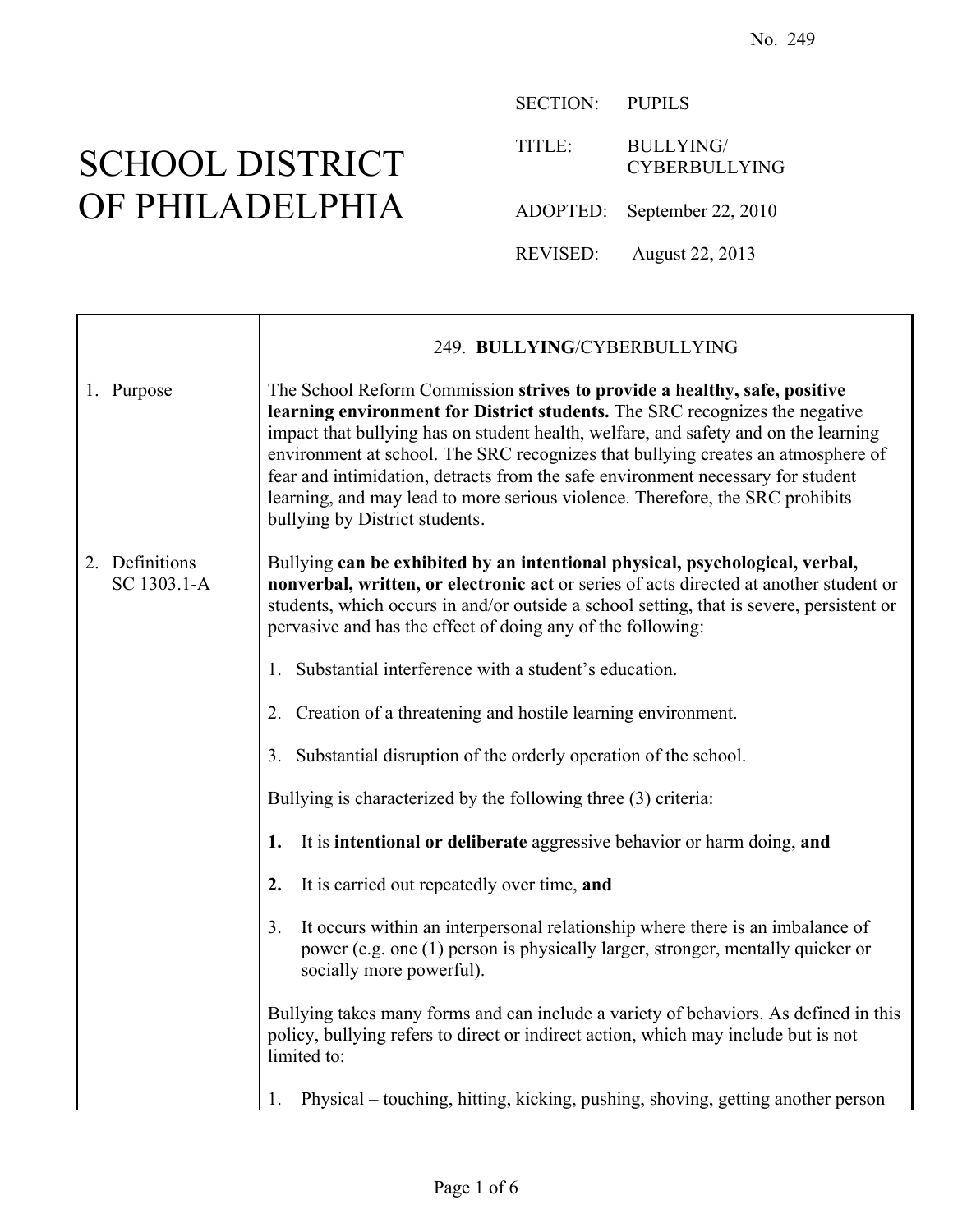## 249. BULLYING/CYBERBULLYING - Pg. 2

|    | Pol. 248                        | to hurt someone.                                                                                                                                                                                                                                                                                                                                                                                                                                                                                                                                                                                                                                                                                                                                                                                                        |
|----|---------------------------------|-------------------------------------------------------------------------------------------------------------------------------------------------------------------------------------------------------------------------------------------------------------------------------------------------------------------------------------------------------------------------------------------------------------------------------------------------------------------------------------------------------------------------------------------------------------------------------------------------------------------------------------------------------------------------------------------------------------------------------------------------------------------------------------------------------------------------|
|    |                                 | Verbal –name-calling, teasing, taunting, gossiping, and spreading rumors.<br>2.                                                                                                                                                                                                                                                                                                                                                                                                                                                                                                                                                                                                                                                                                                                                         |
|    | Pol. 815                        | Nonverbal – threatening, intimidation, obscene gestures, isolation, exclusion,<br>3.<br>stalking, cyber bullying (bullying that occurs by use of electronic or<br>communication devices through means of social networking, e-mail, instant<br>messaging, text messages, tweets, blogs, photo and video sharing, chat rooms,<br>bash boards, or web sites).                                                                                                                                                                                                                                                                                                                                                                                                                                                             |
|    | SC 1303.1-A                     | School setting means in the school, on school grounds, in school vehicles, at a<br>designated bus stop, in transit to and from school or at any off-site activity<br>sponsored, supervised or sanctioned by the school.                                                                                                                                                                                                                                                                                                                                                                                                                                                                                                                                                                                                 |
|    |                                 | Student shall mean an individual enrolled in a District school.                                                                                                                                                                                                                                                                                                                                                                                                                                                                                                                                                                                                                                                                                                                                                         |
|    | 3. Authority<br>SC 1303.1-A     | The SRC prohibits all forms of bullying by District students, and further prohibits<br>reprisal or retaliation against individuals who report these acts or who are<br>targets, witnesses and/or bystanders. The SRC encourages students or<br>parents/guardians of students who have been bullied or witness bullying to<br>immediately report such incidents to the school principal or designee, or to any other<br>member of the school staff, including teachers, guidance counselors, coaches and<br>administrators. Any staff member who receives such a report shall immediately<br>notify the principal or designee of same. If the behavior continues or if the school<br>does not take action, students or parents/guardians should report the incident to the<br>District's hotline at 215-400-SAFE (7233). |
|    |                                 | The SRC directs that reports and complaints of bullying shall be investigated<br>promptly and thoroughly, and corrective action shall be taken when allegations are<br>substantiated. Confidentiality of all parties shall be maintained, consistent with the<br>district's legal and investigative obligations. All parties will be treated with dignity<br>and shall be afforded legally-required due process.<br>No reprisals or retaliation shall occur as a result of good faith reports of bullying.                                                                                                                                                                                                                                                                                                              |
| 4. | Delegation of<br>Responsibility | In order to maintain an educational environment that discourages and prohibits<br>bullying, the SRC shall designate a District Compliance Officer to coordinate the<br>District's efforts to comply with this policy and applicable laws and regulations.                                                                                                                                                                                                                                                                                                                                                                                                                                                                                                                                                               |
|    |                                 | The Compliance Officer shall publish and disseminate this policy and the complaint<br>procedure at least annually to students, parents/guardians, employees, independent<br>contractors, vendors, and the public. The publication shall include the position,<br>office address and telephone number of the Compliance Officer.                                                                                                                                                                                                                                                                                                                                                                                                                                                                                         |
|    |                                 | Each student shall be responsible to respect the rights of others and to ensure an                                                                                                                                                                                                                                                                                                                                                                                                                                                                                                                                                                                                                                                                                                                                      |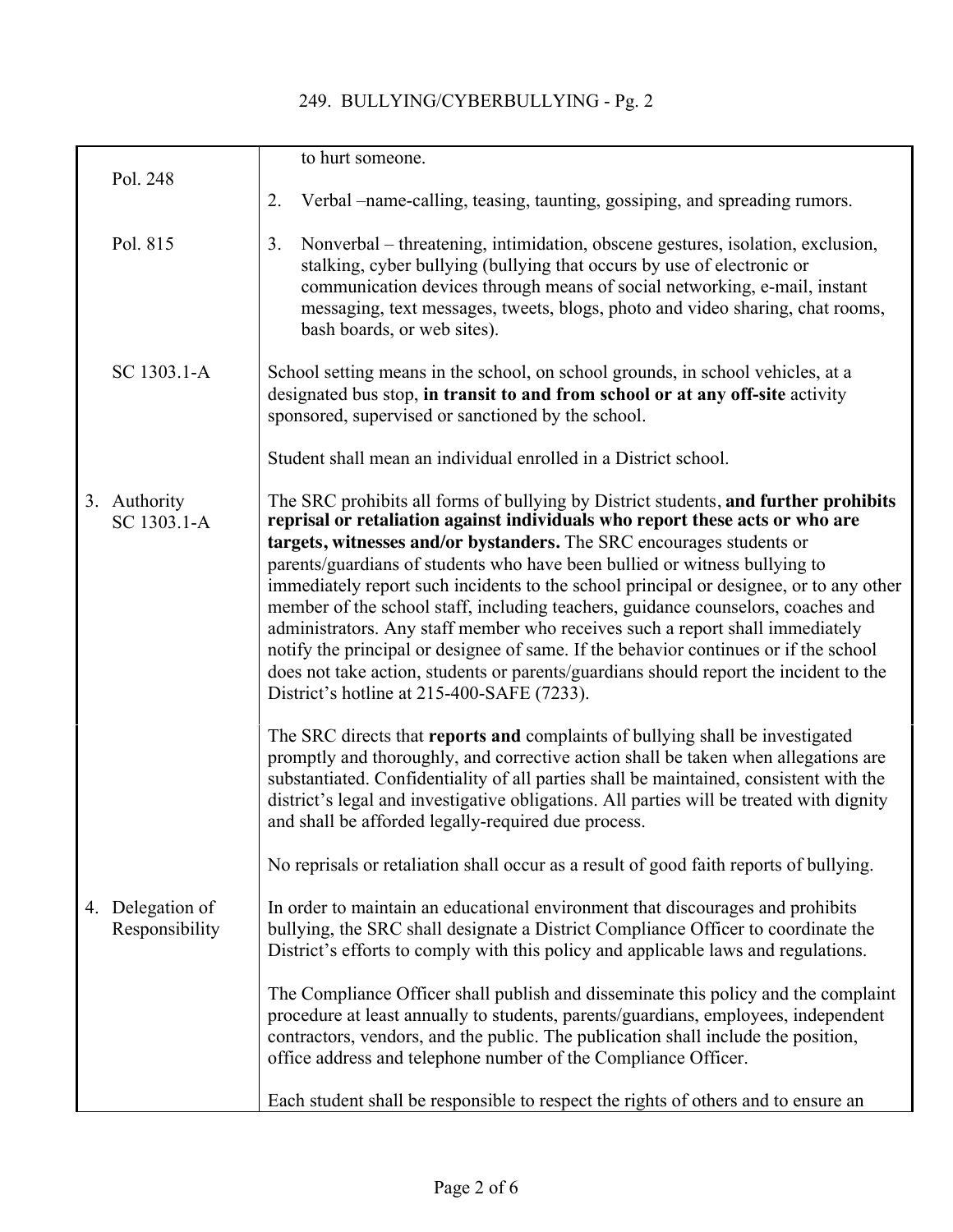|                                                                   | atmosphere that is conducive to learning and free from bullying.                                                                                                                                                                                                                                                                                                                                                                                                                                                  |
|-------------------------------------------------------------------|-------------------------------------------------------------------------------------------------------------------------------------------------------------------------------------------------------------------------------------------------------------------------------------------------------------------------------------------------------------------------------------------------------------------------------------------------------------------------------------------------------------------|
|                                                                   | The Superintendent or designee shall develop Administrative Procedures to<br>implement this policy.                                                                                                                                                                                                                                                                                                                                                                                                               |
| SC 1303.1-A                                                       | The Superintendent or designee shall ensure that this policy and the Administrative<br>Procedures are reviewed annually with staff, students, and parents/guardians.                                                                                                                                                                                                                                                                                                                                              |
| SC 1303.1-A                                                       | The Superintendent or designee, in cooperation with other appropriate<br>administrators, shall review this policy at least once every three (3) years and<br>recommend necessary revisions to the SRC.                                                                                                                                                                                                                                                                                                            |
| SC 1303.1-A                                                       | District administration shall annually provide the following information with the<br>Safe School Report:                                                                                                                                                                                                                                                                                                                                                                                                          |
|                                                                   | 1. SRC's Bullying Policy.                                                                                                                                                                                                                                                                                                                                                                                                                                                                                         |
|                                                                   | 2. Report of bullying incidents.                                                                                                                                                                                                                                                                                                                                                                                                                                                                                  |
|                                                                   | 3. Information on the development and implementation of any and all research-<br>based bullying prevention and intervention programs.                                                                                                                                                                                                                                                                                                                                                                             |
| 5. Guidelines<br>SC 1303.1-A<br>Title 22<br>Sec. 12.3<br>Pol. 218 | The Code of Student Conduct, which shall incorporate this policy, shall be<br>disseminated annually to students.                                                                                                                                                                                                                                                                                                                                                                                                  |
|                                                                   | This policy shall be accessible in every classroom, posted in a prominent location<br>within each school building and posted on the District web site. The policy shall be<br>made available in English and all other languages necessary to facilitate<br>understanding by District students and residents.                                                                                                                                                                                                      |
|                                                                   | This policy shall be reviewed with District students within ninety (90) days after the<br>adoption or revision by the SRC, and annually on during the first week of school<br>thereafter.                                                                                                                                                                                                                                                                                                                         |
|                                                                   | <b>Education</b>                                                                                                                                                                                                                                                                                                                                                                                                                                                                                                  |
| SC 1302-A,<br>$1303.1 - A$<br>Pol. 236                            | The District shall implement research-based bullying prevention and intervention<br>programs. Students will be provided with instruction regarding the definition of<br>bullying, the characteristics of a person who bullies, a person who is the target<br>of bullying, and a bystander, and the reporting process. Schools will implement<br>programs and activities that reduce the potential for bullying and identify those<br>strategies annually in the School's Safety Plan and School Improvement Plan. |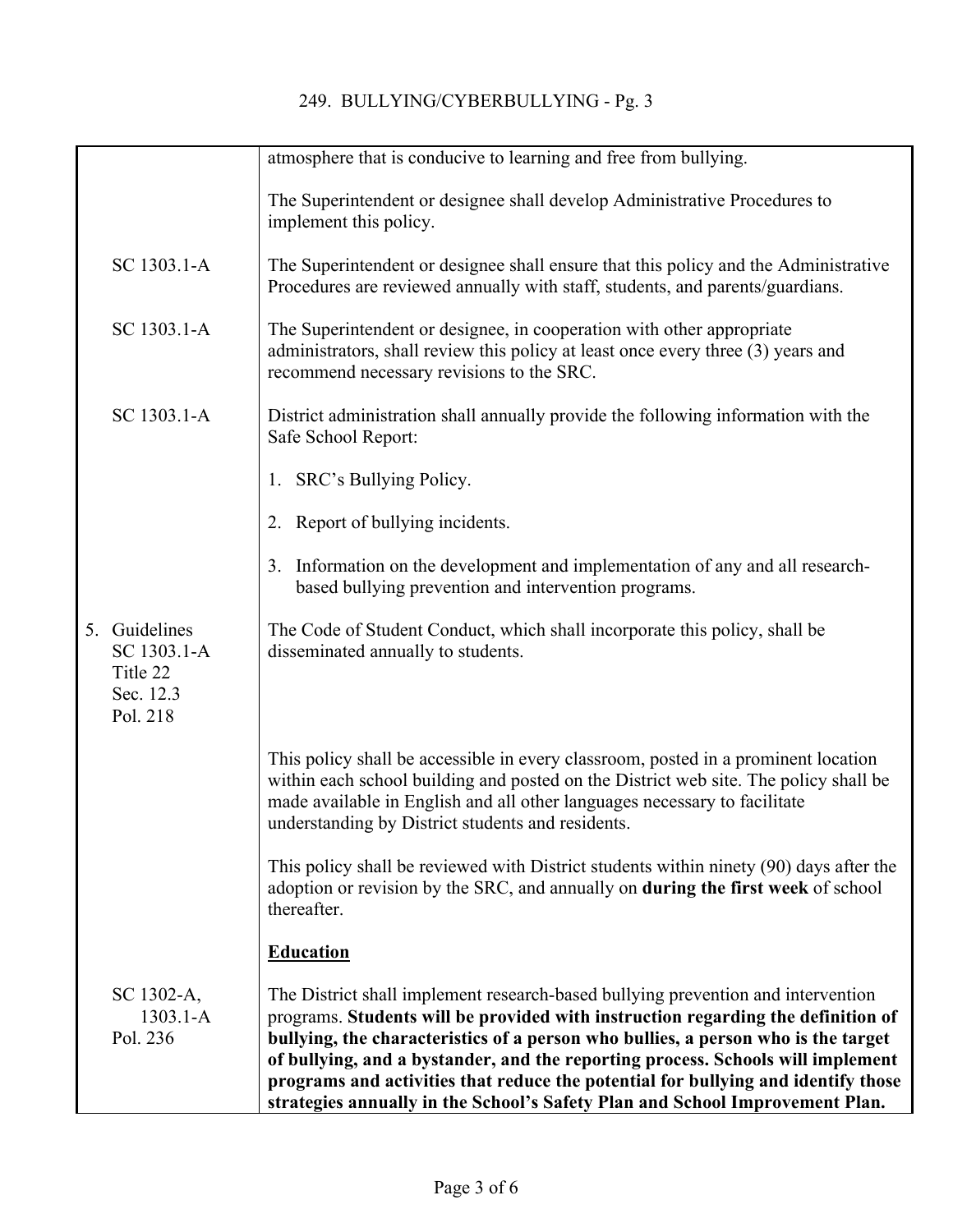| Staff will be provided training and professional development for effectively<br>preventing, intervening in, and reporting incidents of bullying.                                                                                                                                                                                                                                                                                                                                                                           |
|----------------------------------------------------------------------------------------------------------------------------------------------------------------------------------------------------------------------------------------------------------------------------------------------------------------------------------------------------------------------------------------------------------------------------------------------------------------------------------------------------------------------------|
| <b>Complaint Procedure</b>                                                                                                                                                                                                                                                                                                                                                                                                                                                                                                 |
| Step $1 -$ Reporting                                                                                                                                                                                                                                                                                                                                                                                                                                                                                                       |
| A student or his/her parent/guardian or third party who believes s/he has been<br>subjected to conduct that may constitute a violation of this policy is encouraged to<br>immediately report the incident to the building principal or designee, or to any other<br>member of the school staff, including teachers, guidance counselors, support staff,<br>bilingual counseling assistants (BCAs), coaches, and administrators.                                                                                            |
| The complainant or reporting employee is encouraged to use the complaint form<br>available from the building principal, but oral and electronic complaints shall be<br>acceptable. The principal or designee shall complete the District's complaint form if<br>the complainant chooses to make an oral or electronic report. In each school<br>building, to the extent practicable, complaint forms shall be readily available in any<br>and all languages that are spoken by one or more students attending that school. |
| If the building principal is the subject of a complaint, the student, parent/guardian, or<br>employee shall report the incident directly to the Compliance Officer.                                                                                                                                                                                                                                                                                                                                                        |
| <b>Step 2 – Investigation</b>                                                                                                                                                                                                                                                                                                                                                                                                                                                                                              |
| Upon receiving a complaint of bullying, the building principal or designee shall take<br>immediate and appropriate action to investigate the complaint or otherwise<br>determine what occurred.                                                                                                                                                                                                                                                                                                                            |
| The investigation should consist of individual interviews with the complainant, the<br>accused, and others with knowledge relative to the incident. The investigator may<br>also evaluate any other information and materials relevant to the investigation.                                                                                                                                                                                                                                                               |
| The investigator shall attempt to secure statements from all participants in, and<br>witnesses to the incident(s). The complainant shall not be required to meet face-to-<br>face with the accused.                                                                                                                                                                                                                                                                                                                        |
| When a student with limited English proficiency is a party to a complaint,<br>interpretation and/or translation services shall be provided. The limited<br>English proficiency of a complainant, witness, or the accused is not an<br>acceptable reason for failure to secure a statement from him or her.                                                                                                                                                                                                                 |
| The obligation to conduct this investigation shall not be negated by the fact that a<br>criminal or other investigation of the incident is pending or has been concluded.                                                                                                                                                                                                                                                                                                                                                  |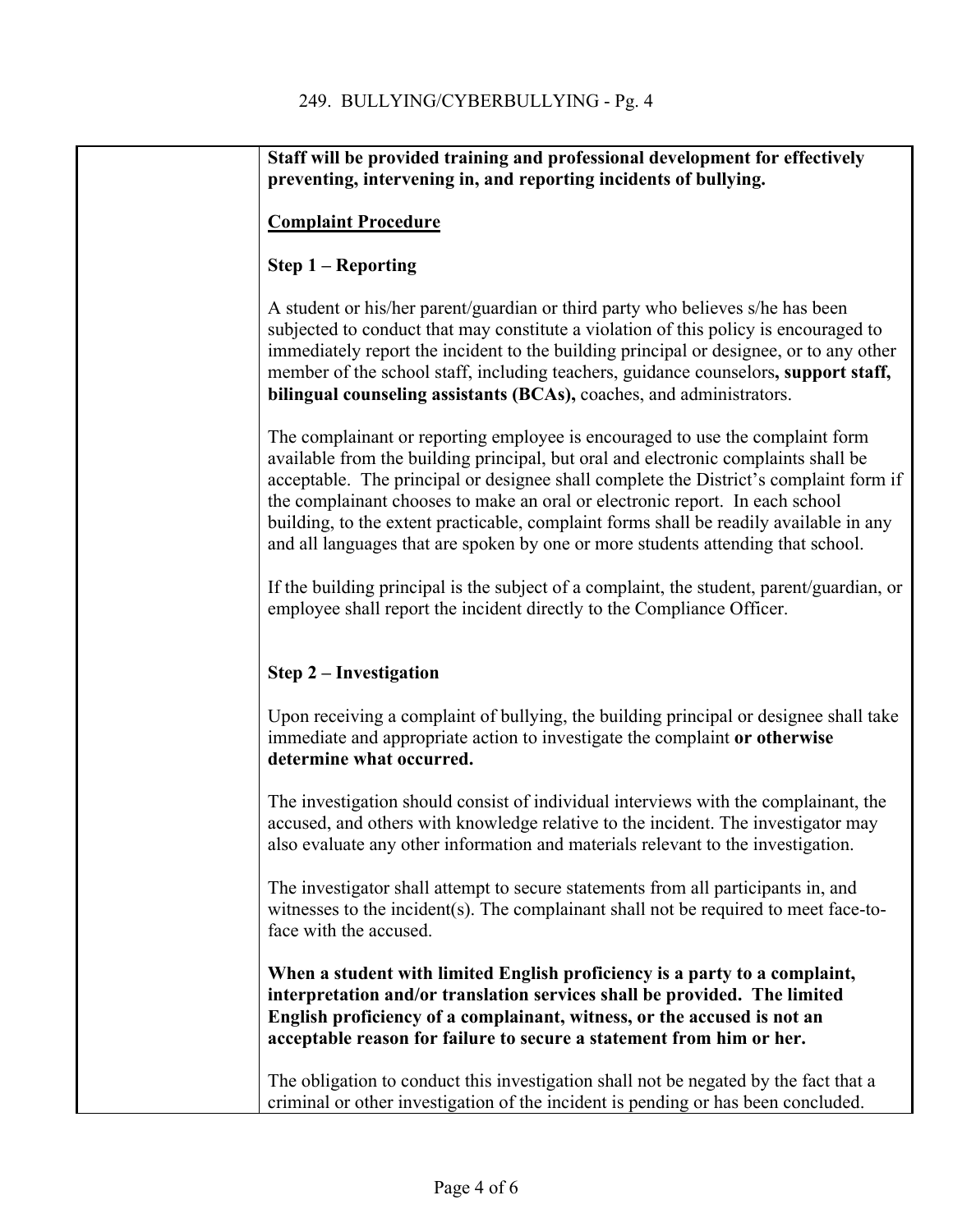| All complaints should be forwarded and/or uploaded to the Compliance Officer<br>for the purpose of monitoring, evaluating and providing District-level support<br>to diminish bullying.                                                                                                                                                                                                                                                                                                               |
|-------------------------------------------------------------------------------------------------------------------------------------------------------------------------------------------------------------------------------------------------------------------------------------------------------------------------------------------------------------------------------------------------------------------------------------------------------------------------------------------------------|
| All investigations shall be completed by the assigned investigator within<br>fourteen (14) days from the reporting of the complaint. Extenuating<br>circumstances for not being able to comply with the deadline must be approved<br>by the Compliance Officer. The extension must be a specified period of time<br>not exceeding fourteen (14) days, and must be communicated to the<br>complainant.                                                                                                 |
| <b>Step 3 – Investigative Report</b>                                                                                                                                                                                                                                                                                                                                                                                                                                                                  |
| The building principal or designee shall prepare a written report which shall<br>include a summary of the investigation, a determination of whether the<br>complaint has been substantiated as factual and whether it is a violation of this<br>policy, and a recommended disposition of the complaint.                                                                                                                                                                                               |
| The findings of the investigation shall be provided to the complainant and his<br>or her parent, if s/he is under 18 years old, the accused, and the Compliance<br>Officer.                                                                                                                                                                                                                                                                                                                           |
| <b>Step 4 – District Action</b>                                                                                                                                                                                                                                                                                                                                                                                                                                                                       |
| If the investigation determines that the accused engaged in conduct that<br>constitutes a violation of this policy, the District shall take prompt and effective<br>steps reasonably calculated to end the bullying, eliminate any hostile<br>environment and its effects, and prevent the bullying from recurring. When<br>appropriate, students who have been found to have violated this policy will<br>receive instruction or training on why their actions were inappropriate and/or<br>hurtful. |
| If the allegations are confirmed, the building principal or designee shall:                                                                                                                                                                                                                                                                                                                                                                                                                           |
| Inform the student(s) found to have violated this policy and his/her<br>1.<br>parents/guardians the results of the investigation, including the actions of the<br>student and the consequences for his/her actions.                                                                                                                                                                                                                                                                                   |
| Review the definition of bullying and the district's policy on bullying with the<br>2.<br>student(s) and his/her parents/guardians.                                                                                                                                                                                                                                                                                                                                                                   |
| Administer the consequences for the behavior relative to the number of offenses<br>3.<br>and the severity of the behavior.                                                                                                                                                                                                                                                                                                                                                                            |
|                                                                                                                                                                                                                                                                                                                                                                                                                                                                                                       |